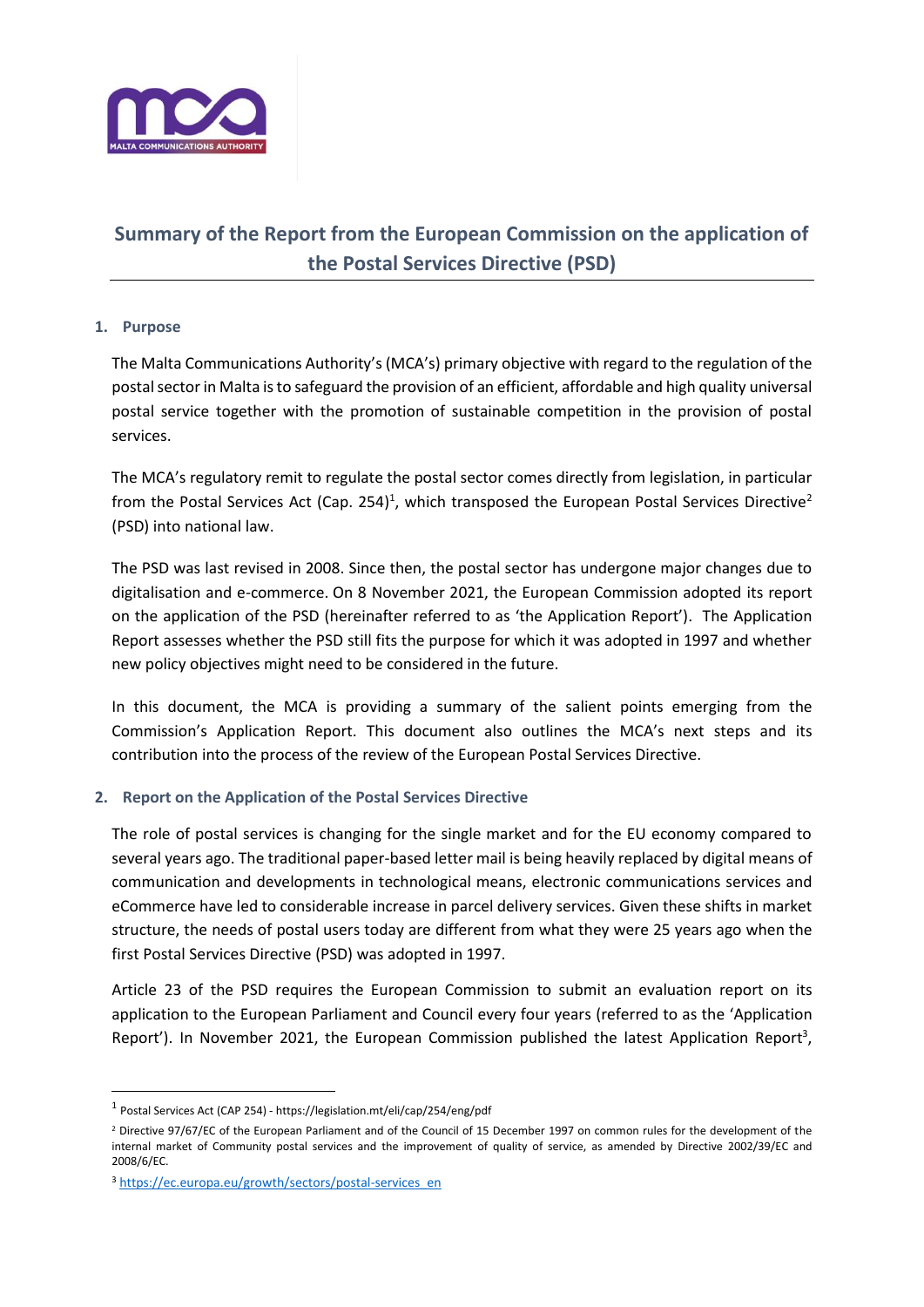

1

aimed at assessing whether the PSD has achieved its objectives, is still fit for purpose, and recognising the present and future needs of postal users and operators.

## *Main Findings of the Evaluation of the Postal Services Directive*

The Application Report affirms that a number of issues are not being sufficiently reflected in the current PSD. The Application Report found that:

- the benefits of universal postal services to society have been declining, while becoming increasingly costly;
- the achievement of an internal market and the stimulation of effective competition in the letter mail segment has not taken place in the scope envisaged; and
- standards are insufficiently used this reduces legal certainty and may lead to interoperability issues.

*The provision of affordable, high-quality universal postal service to all users – The report notes that, in the* main, the PSD has been successful in ensuring that everyone benefits from basic postal services. As the postal market evolved, and costs have been increasing owing to the diminishing demand for letter mail, the report underlines that there may be a case for reassessing what products, services and related features need to be included in the universal service obligation and how they should be regulated. Moreover, the information required to be collected by the Member States is interpreted differently from one country, and as a result this has reduced clarity, created legal uncertainty and lack of transparency.

*Establishing a well-functioning and competitive internal market for postal services -* The report goes also into the issue of competition, arguing that very little competition in the letter mail segment has taken place. Competition has showed, according to the studies of the evaluation, to help stimulate demand and supply, contribute to better prices, better quality and innovation. The PSD is a minimum harmonisation directive, and absence of harmonised rules and absence of procedural access rules may have also contributed to low competition. The evaluation also remarks that where access to the incumbent's network<sup>4</sup> was granted to different postal service operators, postal users, especially businesses, have benefitted from lower prices.

*Harmonising principles for the regulation of postal services –* The report notes that the PSD, being a minimum harmonisation directive, has resulted in a number of differences in national implementation and application. These differences have led to a number of inconsistencies and incoherencies in the respective Member States' frameworks and operations, an example of which are the definitions used to describe certain postal items.

<sup>4</sup> The system of organisation and resources of all kinds used by the universal service provider(s) for the purposes in particular of: the clearance of postal items covered by a universal service obligation from access points throughout the territory, the routing and handling of those items from the postal network access point to the distribution centre, and the distribution to the addresses shown on items.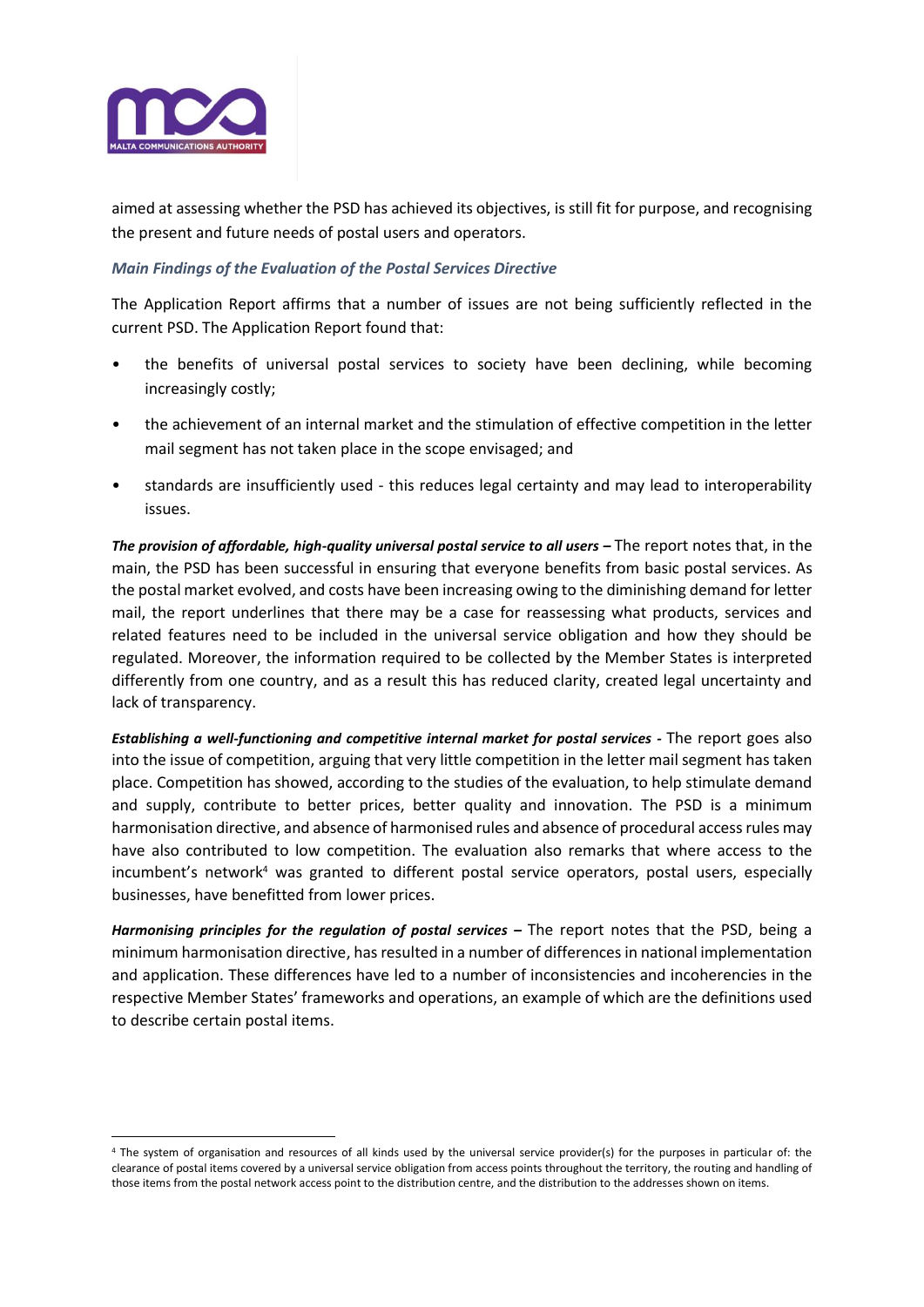

#### *Fitness of the Postal Services Directive*

The Application Report further goes into analysing the fitness of the PSD by focusing on the effectiveness, efficiency, coherence and relevance of the PSD.

In general, the PSD has been effective in ensuring the delivery of a universal postal service. However, costs for maintaining the universal service obligation have been increasing since the gradual decrease in letter mail. Therefore, the interplay between the principles of cost-orientation and affordability requires further consideration.

On this note, the report concludes that the PSD is not fully efficient**.** Changes in users' needs suggest that the intra-EU cross-border quality of service requirements (transit time performance) set out in the PSD have been declining in recent years. In parallel, costs have been increasing over the last five to ten years. The PSD is less efficient because a number of provisions currently present in the PSD appear to generate unnecessary costs and burdens on the operators. In fact, certain provisions in the PSD may no longer be required (or not required in the current form). In particular, reference is made to the scope and features of the universal postal service and the quality parameters of such services, as well as provisions to enable market entry and competition.

In terms of coherence, the evaluation concludes that PSD is coherent with the Regulation (EU) 2018/644 on cross-border parcel delivery services<sup>5</sup>. It is also broadly coherent and complementary with other relevant EU-level legislation and horizontal policies as well as with international postal policy. The postal sector has an environmental impact, for instance through the frequency of delivery, and hence interlinks with the Green Deal objectives.

#### *Conclusion*

 $\overline{a}$ 

To ensure that postal operators and users can fully benefit from technological developments, innovation and e-commerce, while also securing the continued provision of an affordable and highquality universal service, the Application Report notes that it is desirable to further explore potential adaptation of the regulatory framework in a way that would also provide the necessary conditions for the EU postal service to continue to play its role effectively in the economy. Any such steps must also be coherent with, and support, EU level horizontal actions taken within the context of the EU Green Deal and the EU Digital Agenda.

#### **3. Way Forward and Next Steps**

Despite the Commission's suggestions to further explore possible amendments to the regulatory framework, the Application Report does not spell out specific changes or a plan (or timetable) for follow-up actions.

The MCA will contribute to the work of the European Regulators Group for Postal Services<sup>6</sup> (ERGP) to provide views on the Commission's Application Report conclusions. It will continue following

<sup>&</sup>lt;sup>5</sup> [The regulation on cross-border parcel delivery services](https://eur-lex.europa.eu/legal-content/EN/TXT/PDF/?uri=CELEX:32018R0644&from=EN) entered into force on 22 May 2018. The regulation requires parcel delivery providers to provide pricing information that will allow national regulatory authorities to have better regulatory oversight of the providers and their sub-contractors

 $^6$  The MCA participates in the ERGP. The ERGP is an advisory group to the European Commission. It facilitates consultation and cooperation between National Regulatory Authorities (NRAs) in EU countries, and between NRAs and the Commission to help consolidate the internal market for postal services and ensure the consistent application of postal/parcel legislation.